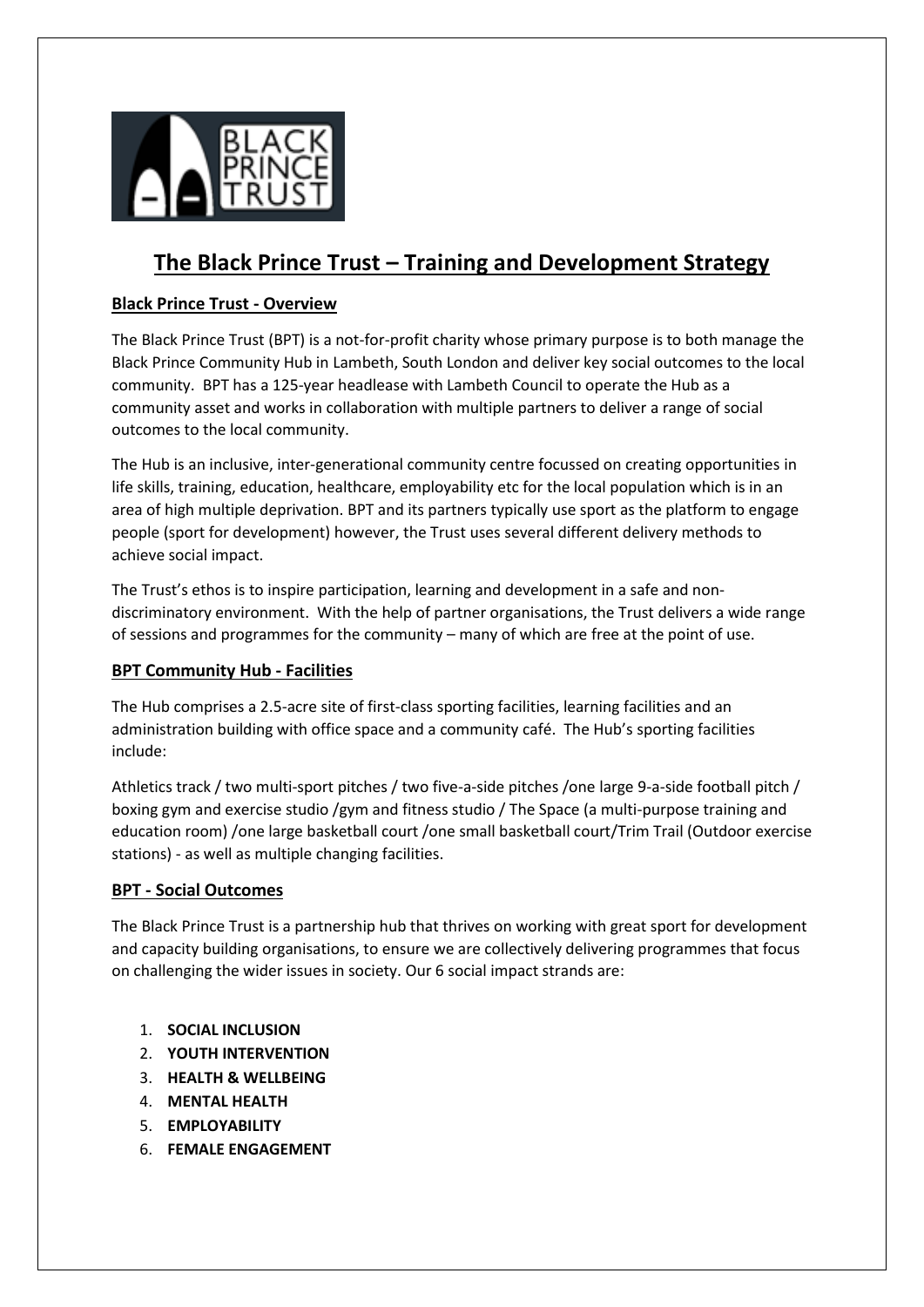## **BPT – Training and Development Strategy**

## **Overview**

A key platform for how BPT delivers social impact is its through our Social Impact Strands. In relation to "Training & Development" BPT has committed to addressing:

- **EMPLOYABILITY –** *'A set of achievements, understandings and personal attributes that make individuals more likely to gain employment and to be successful in their chosen occupations'*
	- 1) To support programmes aimed at providing 16 24 year olds with skills, qualifications and experience to lead to eventual employment
	- 2) Develop a partnership model to enhance employment opportunities for young people including mentoring, work experience and training courses
- **YOUTH INTERVENTION –** *'Providing young people with positive experiences, positive relationships and positive environments'*
	- 1) Challenging anti-social behaviour including gang culture
	- 2) Providing divisionary programmes and activities in both sport and education to engage and sustain young people in positive activities
	- 3) Offer young people pathways to education, training or employment

It is structured as follows:

## **1) The guiding principles behind the strategy**

- a) Tackling the wider findings from the Race Disparity Audit (revised March 2018) in youth unemployment
- b) London Sport Building a workforce for the future and Lambeth's Physical Activity and Sports Strategy 2015 to 2020
- c) Playing to our strengths
- d) Taking a partnership approach

# **2) Our areas of focus**

1) **NEET (Not in Education, Employment or Training) Provision** – to work in partnership with charities and organisations that support NEET young people 16-24 in impowering them through education and training to gain employment, vocational training or move back into education

Findings from the publication of the Race Disparity Audit (RDA) showed that young people from ethnic minorities between the ages of 16 and 24 are almost twice as likely to be unemployed (23%) as their white peers (12%) – despite having similar qualifications. Evidence from the RDA clearly shows that while the educational attainment gap between people of different backgrounds has narrowed over time, this has not been reflected in getting jobs.

Within Lambeth 66% of children and young people under the age of 20 are from black and minority ethnic groups (BAME) with 49% from black ethnic groups (www.lambeth.gov.uk). Lambeth's share of under 20 BAME children and young people is 9% higher than the London average (57%). As a Lambeth based charity BPT is strategically placed to directly address the inequalities around youth unemployment that effects our young people today and to build a brighter future for our young people of tomorrow, so they can achieve their full potential.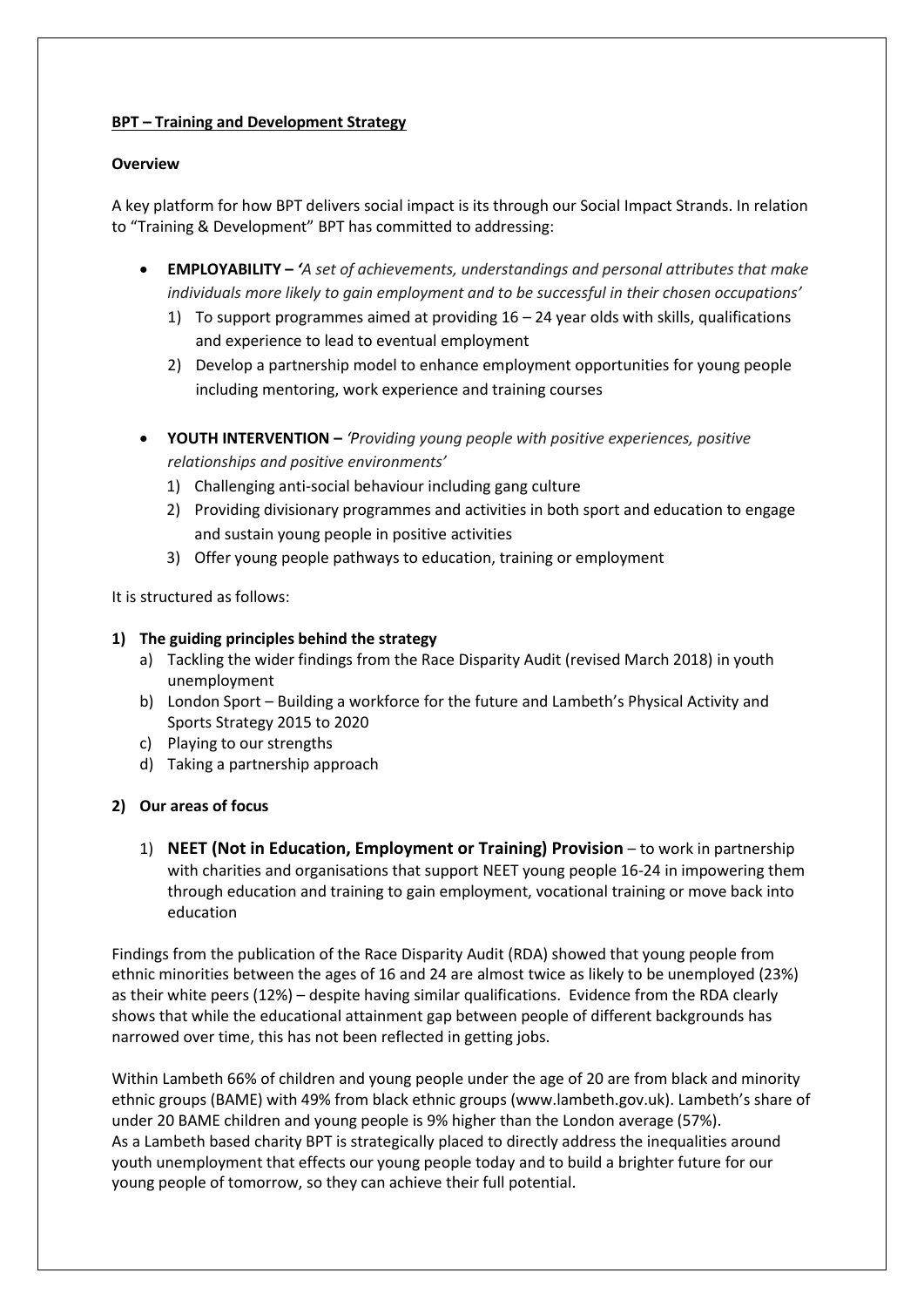2) **Coach & Workforce Education** – providing opportunities for the whole community to gain national governing body (NGB) qualifications and sport related CPD opportunities.

London Sports vision is to make London the most physically active city in the world. To support this vision London Sport produced a strategy document – "Building a workforce for the future". BPT believes that The Hub is in a unique opportunity to be able to support workforce development by empowering and upskilling local community champions leading towards sustainable physical activity.

## The role of the workforce\*

The physical activity and sport workforce can support Londoners to more active in a variety of ways. The most important characteristics identified by Londoners for the physical activity and sport workforce are:

- Motivation for those that lack self-motivation
- Ability to adapt to customer needs
- Encouragement in building confidence

\*UK Coaching, Coaching in the UK. The Coaching Workforce Statistical Report, 2017

## Current Workforce picture\*

- 68% of Londoners feel that the traditional workforce which delivers physical activity and sport in London meets their current needs – this drops to 52% for inactive Londoners
- 38% of traditional workforce in London see working with inactive people as their role
- 22% of the traditional workforce in London feel confident that their approach would work effectively for inactive people

*\*Sport England Active Lives survey, 2017* 

The Hub can offer:

- Discounted facility hire to National Governing Body's (NGBs) and organisations delivering workforce development courses
- Volunteering opportunities for the workforce to gain valuable experience as part of their continued professional development
- Opportunities for local young people to explore careers in sport and gain employment experience by our "Young Sports Ambassador" programme
- 3) **Professional Development** hosting of continued professional development (CPD) courses to upskill the workforces within the charity and 3<sup>rd</sup> sector organisations.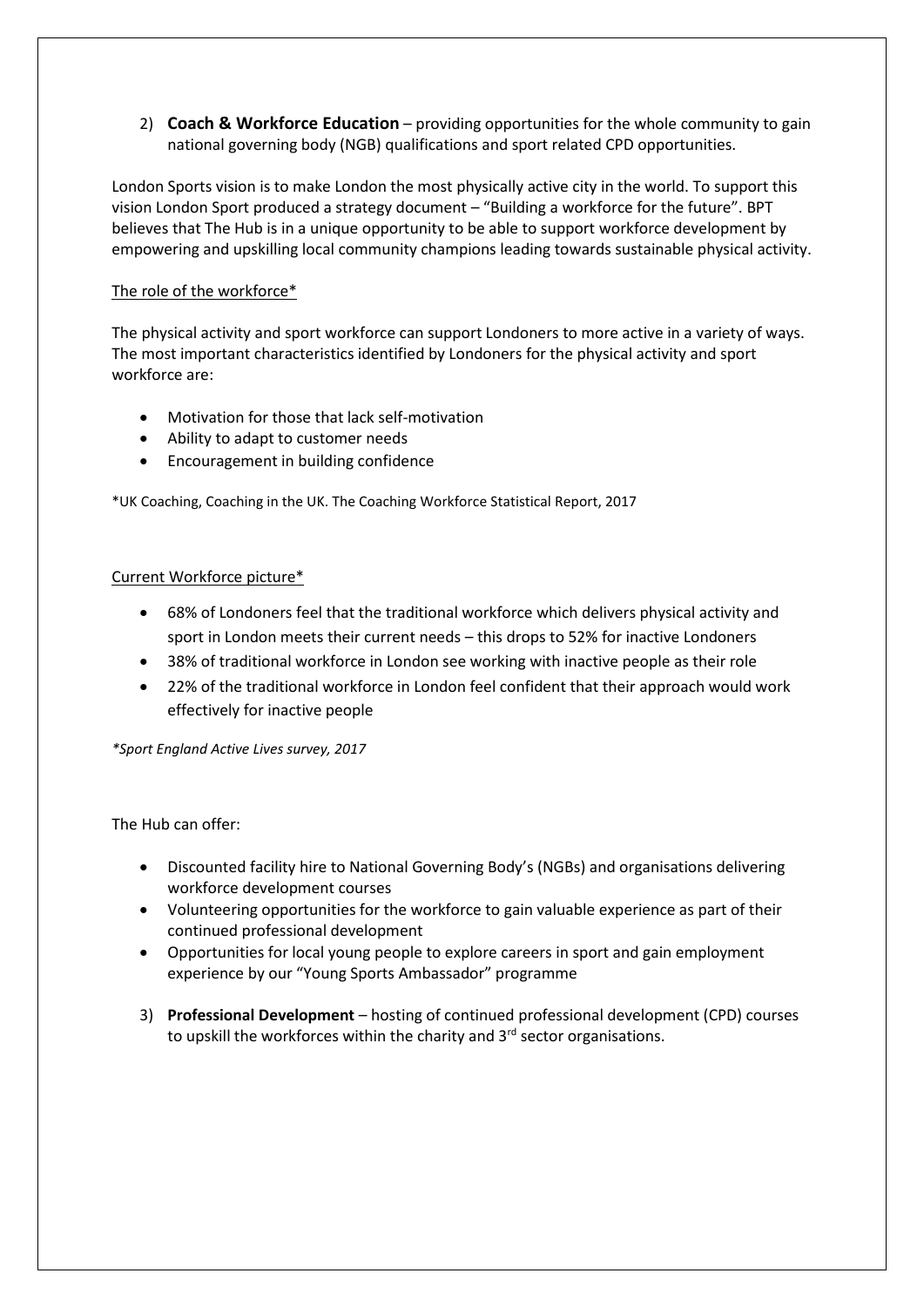## Lambeth Physical Activity and Sports Strategy 2015-2020

Looking locally the Lambeth Councils Physical Activity and Sports Strategy 2015-2020 references "developing the skills of Lambeth's people to provide physical activity and sport opportunities". The actions Lambeth have stated include:

- Deliver training and volunteering opportunities for priority groups, to develop trainer, coaches and officials.
- Map the current local providers of physical activity and sport training, help recognise and copromote the wide range of opportunities available locally
- Work with providers to adopt the London Living Wage, as a minimum level of pay for directly employed staff
- Develop staff and volunteer training programmes which also support increasing participation in physical activity and sport for our priority groups.
- Identify and develop community volunteers and champions to increase activity within facilities, programmes and raise local awareness, building on the West Norwood Health and Leisure Centre volunteers scheme
- Work with schools to support career development, advice and training for young people, particularly those not in education, employment or training (NEET).

## Taking a partnership approach

To maximise the effect of the strategy BPT will take the joint delivery model approach and work with specialist organisations from the fields of workforce development and NEET provision. BPT is currently working in partnership with regional and national organisations including Streetgames, CenterPoint Sport, Fight for Change and The Princes Trust to maximise the opportunities for our community to gain the training and support they need to move into sustained employment, education and vocational training.



Partnered organisations will lead on the recruiting of young people and community members onto the identified programmes with BPT, supporting with onsite awareness and facilities to make the opportunities affordable and reachable to the community around The Hub.